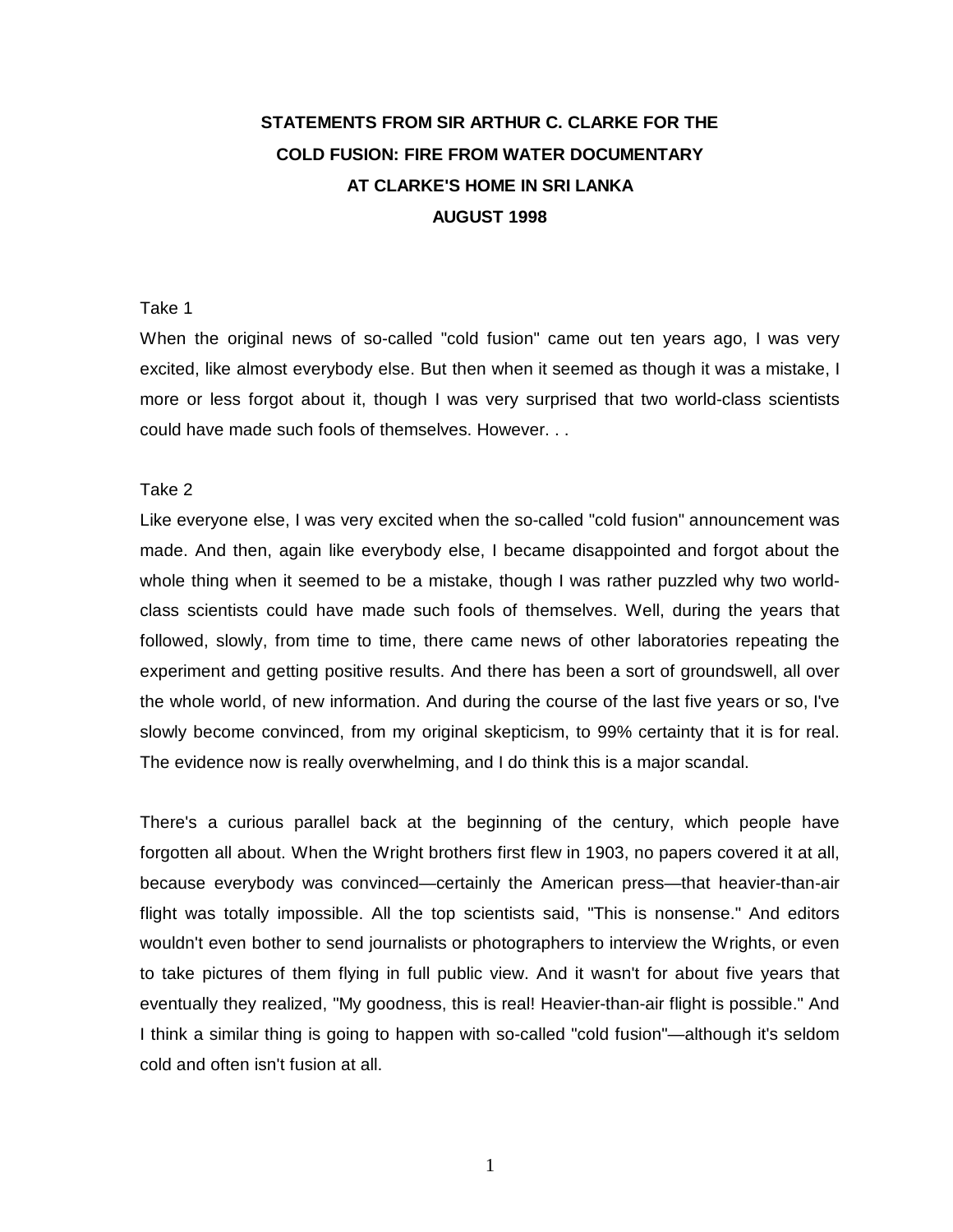# [PAUSE IN TAPE]

I believe it was Niels Bohr who once said that new theories don't become accepted by converting the opposition. You have to wait until the opponents die, and then the next generation of scientists take the new theory for granted. Well I hope in this case it is not necessary for too many people to die before everyone realizes that there is something here. I don't like the phrase "cold fusion," because although that may exist there are obviously, or almost certainly, other forms of energy production which have nothing whatsoever to do with fusion. Some may depend on magnetic machines of some kind, which tap some source of energies. There are many theories, in fact perhaps too many theories, and that's a problem in this area. I can quite understand the scientists saying, "Well look, how does this work, if it's for real?" I think it was Eddington who once said, "I won't accept any experimental fact until there's a theory to account for it." And that's rather an exaggeration, but it's not a bad idea.

# [PAUSE]

#### Take 1

There are some classic examples of earlier scientific scandals, which should make us think that we aren't always sure of what. . .

#### Take 2

I'd like to remind you of some earlier examples of scientific scandals. My favorite one concerns meteorites—stones falling from the sky. And President Jefferson, who was one of the most brilliant of all American presidents, once said, "I would sooner believe that two Yankee professors lied than that stones fall from the sky." Well, now we know that mountains fall from the sky, and there is considerable interest in this particular subject of meteor or asteroid impact on the earth. Atomic energy itself was a matter of great skepticism. Rutherford—Lord Rutherford—who uncovered the secrets of the atom, once said that the idea of getting energy from the atom was "utter moonshine." In my own field of interest—space travel—for most of my youth people thought the idea of leaving the earth was "utter bilge" to quote a remark made by a certain Astronomer Royal. Well, again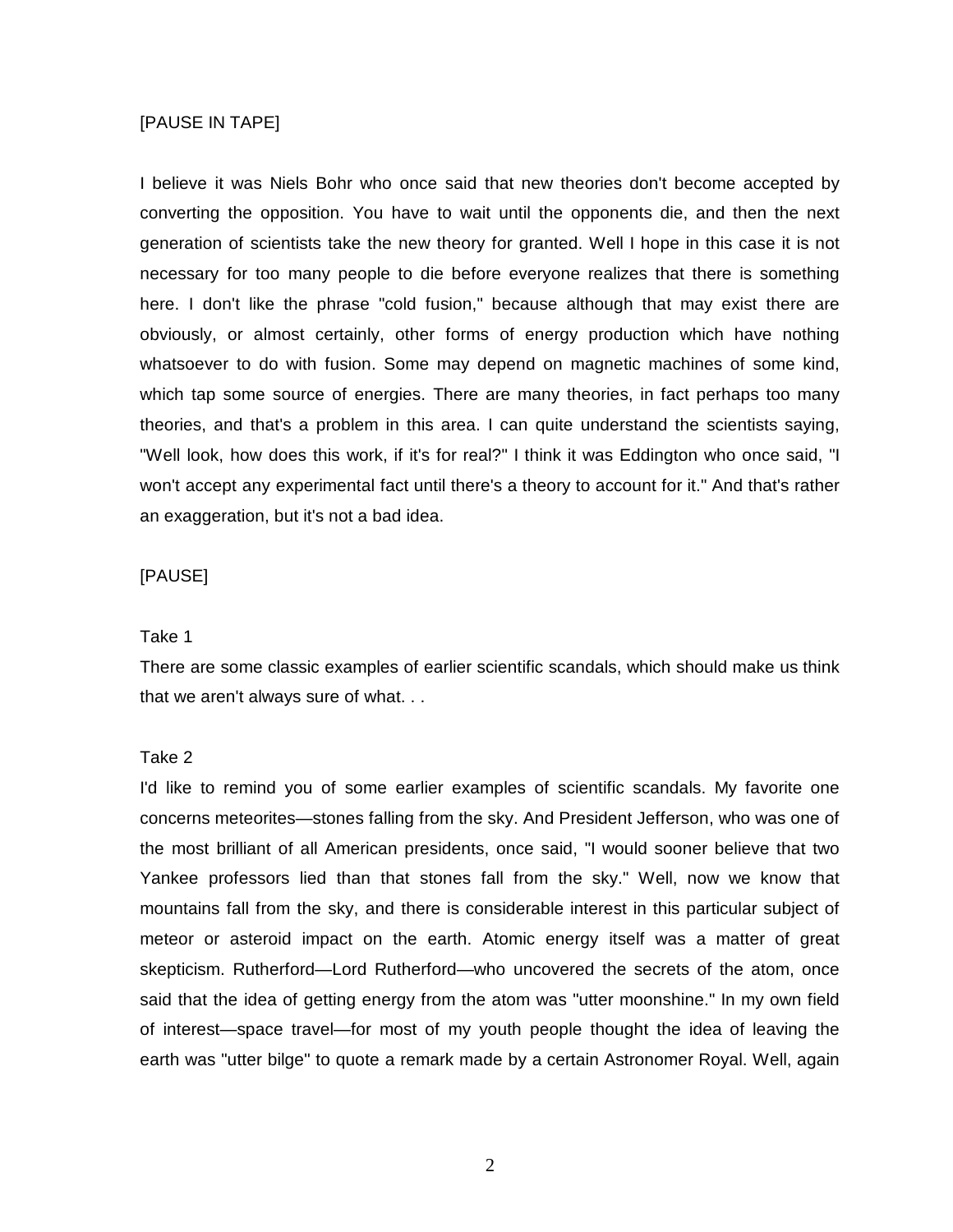and again we have seen these new and revolutionary ideas proved, and then finally accepted and taken for granted.

# [PAUSE]

# Take 1

These two examples are probably unnecessary, but I'll just give them to you, and you can use them if you. . .They are relevant, but they're rather long winded. . .

#### Take 2

Two of my favorite examples of scientific revolutions where a heretical idea has been finally accepted are continental drift and the origin of lunar craters. Now, continental drift the idea that the continents moved around and that once the American and European continents fitted together like a jigsaw puzzle, and then drifted apart—was regarded as absolutely ridiculous by probably 99% of geologists. In fact, someone once said that, "The only time I ever saw a man literally foaming at the mouth was when I mentioned continental drift to a distinguished geologist." Well, now we know that continental drift does occur, and that originally all the continents were stuck together and they have moved apart. So here is a total revolution which occurred actually in the last couple of decades. The other one is. . .

Another revolution is in our ideas about the craters on the moon. They look slightly like volcanoes and, until we went to the moon, most astronomers thought they were volcanic in origin. The other theory was that they were created by huge meteors splashing into the moon. But that idea was dismissed, at least in England, by most astronomers. And I am fond of quoting one who said that, "The presence of central peaks completely rules out the theory of meteor impact." Well, now we know that when a meteor does impact, it does create a central peak, and most lunar craters are in fact the result of meteor or asteroidal impact. So there is a revolution in our ideas which has taken place in a very short time and proved that old ideas, old concepts, were completely wrong.

I'm an old fashioned conservative, so I still believe in the law of the conservation of energy. Energy doesn't come from nowhere. So, if these various devices work, where do they get the energy? Well, some of these electrolytic cells—the original Pons-Fleischmann cells and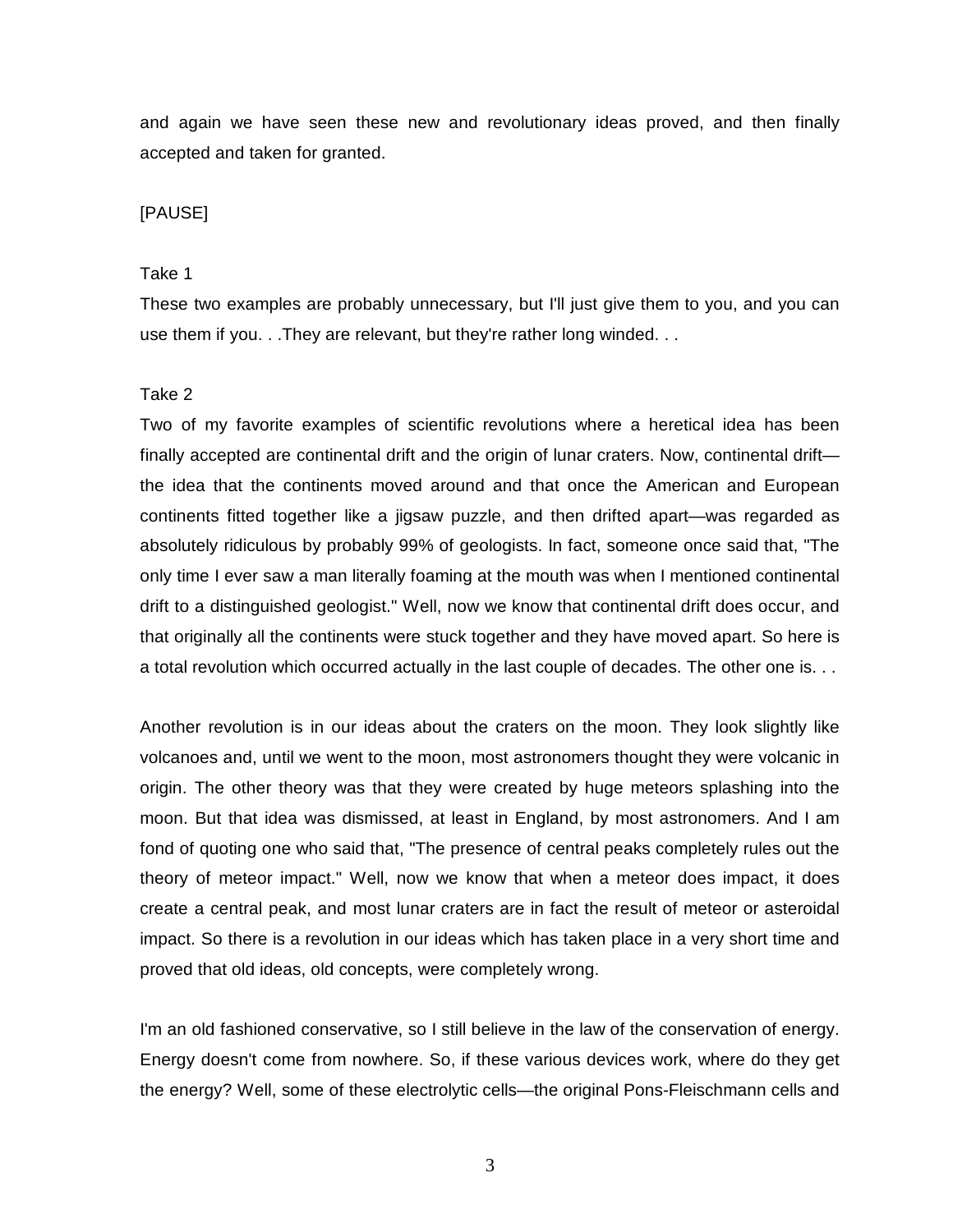their derivatives—may be some kind of nuclear reaction: fusion of hydrogen, or deuterium, or tritium, or whatever. Others may be tapping what's known as zero point energy. Space itself is a seething mass of energy, although we are not aware of it, luckily! But there are tremendous energies in space, and one famous scientist, a Nobel Prize winner, once said, "The energy contained in a volume of space equal to a coffee mug is enough to boil all the oceans of the world." And perhaps we are beginning to tap that. It's a pretty scary idea. I've often wondered if supernovae are industrial accidents.

Another possible source of energy is something called micro-cavitation. It's a little known fact that when ultrasonic waves—very high frequency sound—pass through a liquid, they can produce bubbles. And if those bubbles collapse, preferably symmetrically, they can produce temperatures of perhaps millions of degrees, and possibly some kind of reaction may take place in ordinary water, or water enriched with deuterium or tritium, that may produce some kind of fusion. I became interested in this as a result of some news I received from Russia, which I'd like to talk about in a minute. [Potapov] Now there's only one more thing. . .

If these new sources of energy do turn out to be real—and, as I say, there are several totally different varieties—the question is: What effect will this have on our society? On the future? Well, it's just possible they may be no more than laboratory curiosities, and can't be scaled up to commercial levels. I think that's rather unlikely. Nuclear energy was once a laboratory curiosity. So let's assume that these devices can be developed. The future is then almost unlimited. It could be the end of the fossil fuel age: the end of oil and coal. And the end, incidentally, of many of our worries about global pollution and global warming. So that'll be a very good thing. If they can be made on a small scale, that could be the end of electrical distribution. In other words, every house could be totally self-contained with its power source. The automobile, belching carbon dioxide and other fumes, would be a clean device. What an effect that would have on our cities! The oil companies will simply go out of business, and the effect on the world's politics, particularly in the East, will be. . .well, staggering. And, in fact, one can imagine all sorts of unpleasant geopolitical scenarios. I hope we have the wisdom to adapt to this new order, when we are certain that it is going to come about.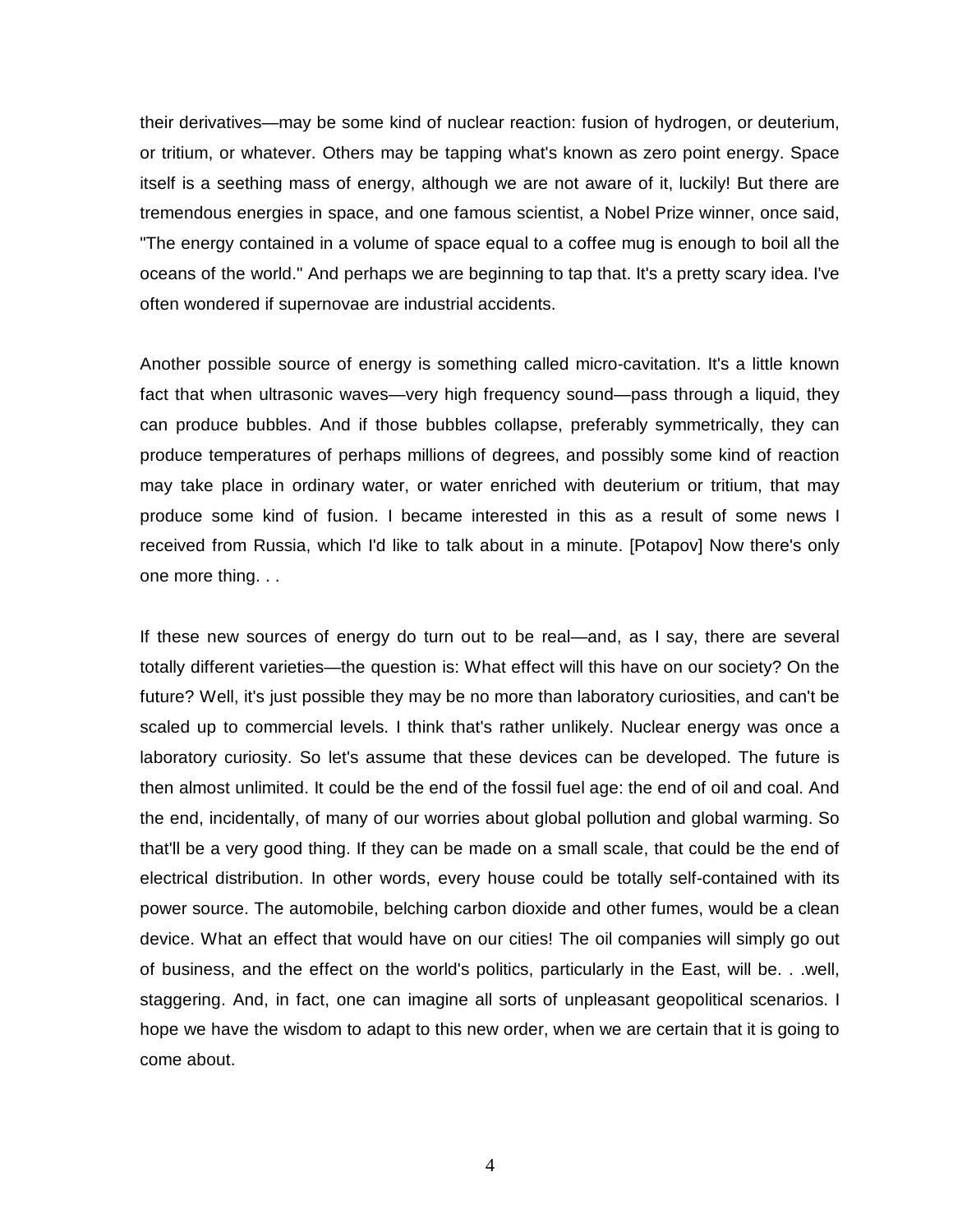# [BACK TO POTAPOV]

This is one of the things that made me interested in this whole area of new energy. I hope I can. . .(lifting device) oh, it's quite a weight! This is the business end, or component, of something called a Yusmar. About five years ago I heard there was a Russian inventor, with the odd name of Potapov, who had a factory producing devices which produced more energy than went into them. They work on this principle: He has a powerful electric pump which squirts water through this thing, which he calls a vortex tube, and something happens in here. The water becomes very hot, or even steam, and apparently, about 20% more energy comes out in heat than goes in in electricity. Well, this man has had a factory running for years now, and it has produced thousands of these units, including very large ones which can heat whole apartment houses. So I sent a friend, an engineer named Chris Tinsley, who unfortunately is now dead, into Russia with a video camera and he filmed the whole operation: hundreds of these units, big units, going up for sale. And Potapov is advertising really large units now, in the megawatt range. We are still not quite certain if they do produce excess energy, but if they do, they probably depend on micro-cavitation making bubbles which collapse and then produce tremendous temperatures. Another thing that made me take this fairly seriously is that two independent firms in the United States are producing similar devices, and selling them. Some of them don't claim to produce excess energy; they may be very, very efficient ways of turning electricity into heat. But there is some evidence that occasionally, at any rate, these things produce a little more energy going out than comes in. This is not enough to revolutionize the world as some of the other devices would. Some of the devices being advertised and even sold produce tens or hundreds of times more energy than goes into them. But these claims still remain to be completely substantiated, though I do take them seriously enough to wish that people would investigate them more carefully.

# Okay . . . [Discussion of quotes for voice-overs.]

It is really quite amazing by what margins competent but conservative scientists and engineers can miss the mark when they start with the preconceived idea that what they are investigating is impossible. When this happens, the most well informed men become blinded by their prejudices and are unable to see what lies directly ahead of them.